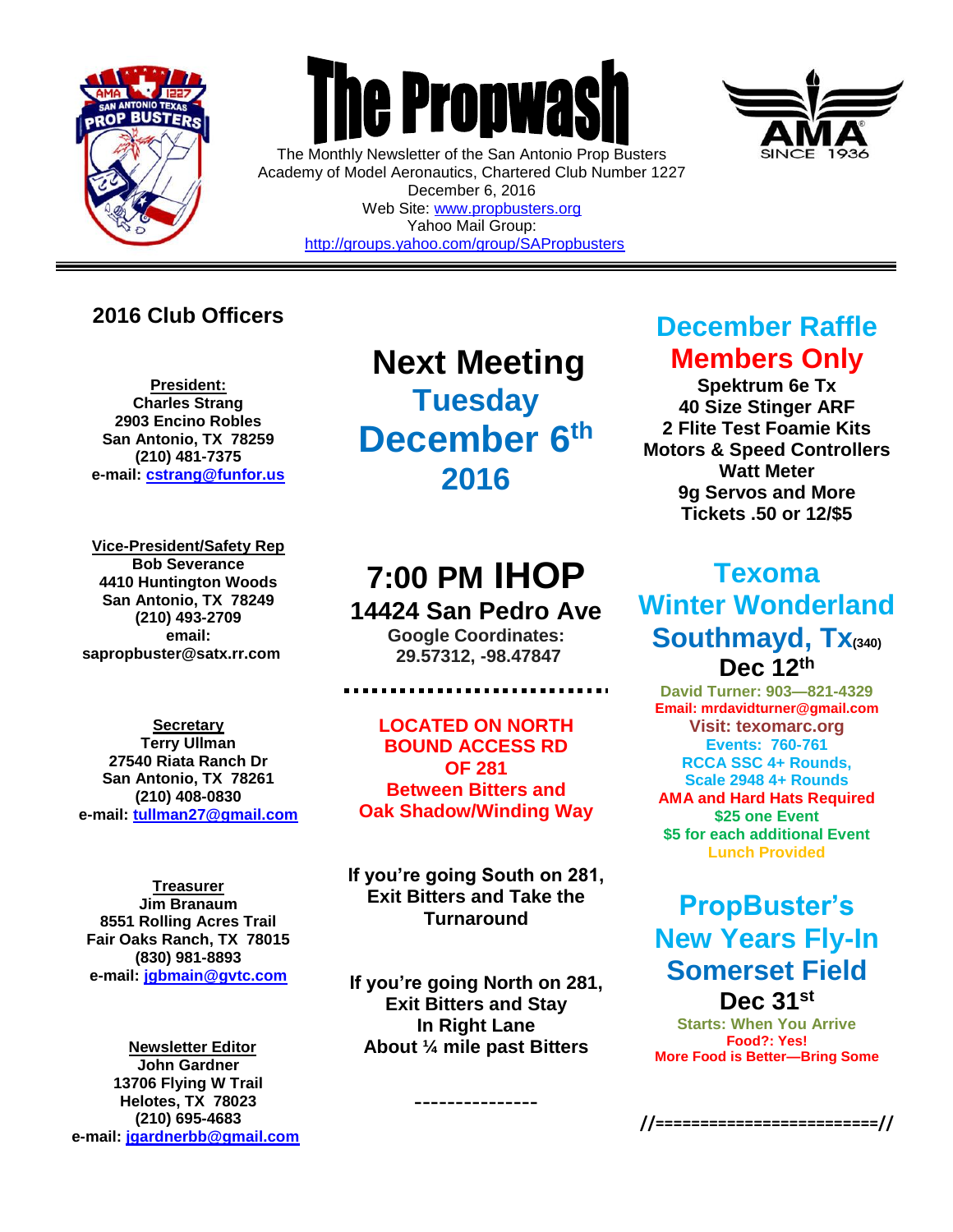**Date:** 11/1/2016, 7:07PM The meeting of the Prop Busters was called to order by Charles Strang at IHOP, 14424 San Pedro Ave, just north of Bitters on 281.

**Visitors**: Jerry Giles brought a friend and Kevin Pellone brought his wife Dawn.

The October meeting minutes were approved.

**President:** Charles commented that he'd been in Panama for his 30<sup>th</sup> high school reunion and hadn't been flying.

**VP/Safety Officer:** Bob reminded all to fly safe, stay hydrated with water and Gatorade and use sun screen.

For safety, Bob called on **Rick Storm** to say few words. Rick stood up and explained his **bandaged hand**. He was at the TCF warbird fly-in and had started his **Saito 100** on his scale P51-B Mustang with the model on the ground. As he was about to stand up, he lost his balance falling forward and instantly threw his hands forward to catch his balance. As his hands went forward, his right hand went into the **15 inch APC** prop spinning about 2,500 rpm. The **pain and blood** was immediate! With help, he was bandaged and packed up. He drove himself to the emergency room where they properly bandaged the top layers of his fingers and on the worst cut finger; he got **one internal and six external stitches**. Hopefully all will heal properly. **Remember: Prop Safety**

**Secretary:** Terry no comment.

**Treasurer:** Jim reported the various expenses, income, and account balances for July. He also previewed some budget numbers for next year. The "OK" was given by Robert Jarzombek, who keeps Jim on his toes. If you need details contact Jim.

**Newsletter:** Standing order for the newsletter is that free ads and articles of interest for the newsletter need to be submitted by members to **John Gardner** by the 17th.

**Web Editor: Robert Jarzombek**  has updated the website to include any **changes to Flying Rules and Regulations.** Robert also posts our upcoming events.

**Early Bird Raffle: Don Copeland** won a gallon of VP fuel and presented it to Jerry Giles.

**Membership:** Rick reported a returning member from 15 years past, **Dean Lukover**. Rick commented that Dean questioned the American markings on Rick's scale Spitfire, but he reminded us that in the early years of the war, the US flew Spitfires as well. Ironically, Dean won the Spitfire kit from our Build n Fly event. If he builds it, we'll see the English markings! Despite the differences, **Dean was unanimously approved for membership.**

**Old Business: Build n Fly Event Report:**

**George Wilson** reported that there were **22 pilots** and several of their guests for an estimated attendance record of 40. **Pat Flores** donated the **Spitfire kit** for the raffle. There was a good variety of planes and there was always something in the air; even four at time for a while. The event was well attended by local members as well as some from afar. Comments were favorable and several attendees welcomed the idea of an event that encouraged building planes from plans. **Thanks to George Wilson, Bob Severance, Robert Jarzombek, Ray Murry, Don Gray and many others who organized the event, prepared the field, cooked and generally worked to make the event a success.** 

**Prop Busters Shirts or Decals: Lloyd Roecker** brought in some samples of our Prop Busters logo that he printed with his ink jet printer using a transfer material he purchased from Hobby Lobby. He showed a sample shirt he made using the decals, and described the iron-on process. He has used this process to make his own decals for his planes. He made some large and small logos, to be ironed on the any tee shirt material other than white; only because the base material of the iron-on is white.He explained that it can be applied to several fabrics, especially cotton-like fabrics. The response was very positive. **Lloyd volunteered to print several of the decals.** After some discussion, it was **motioned and approved that the club will**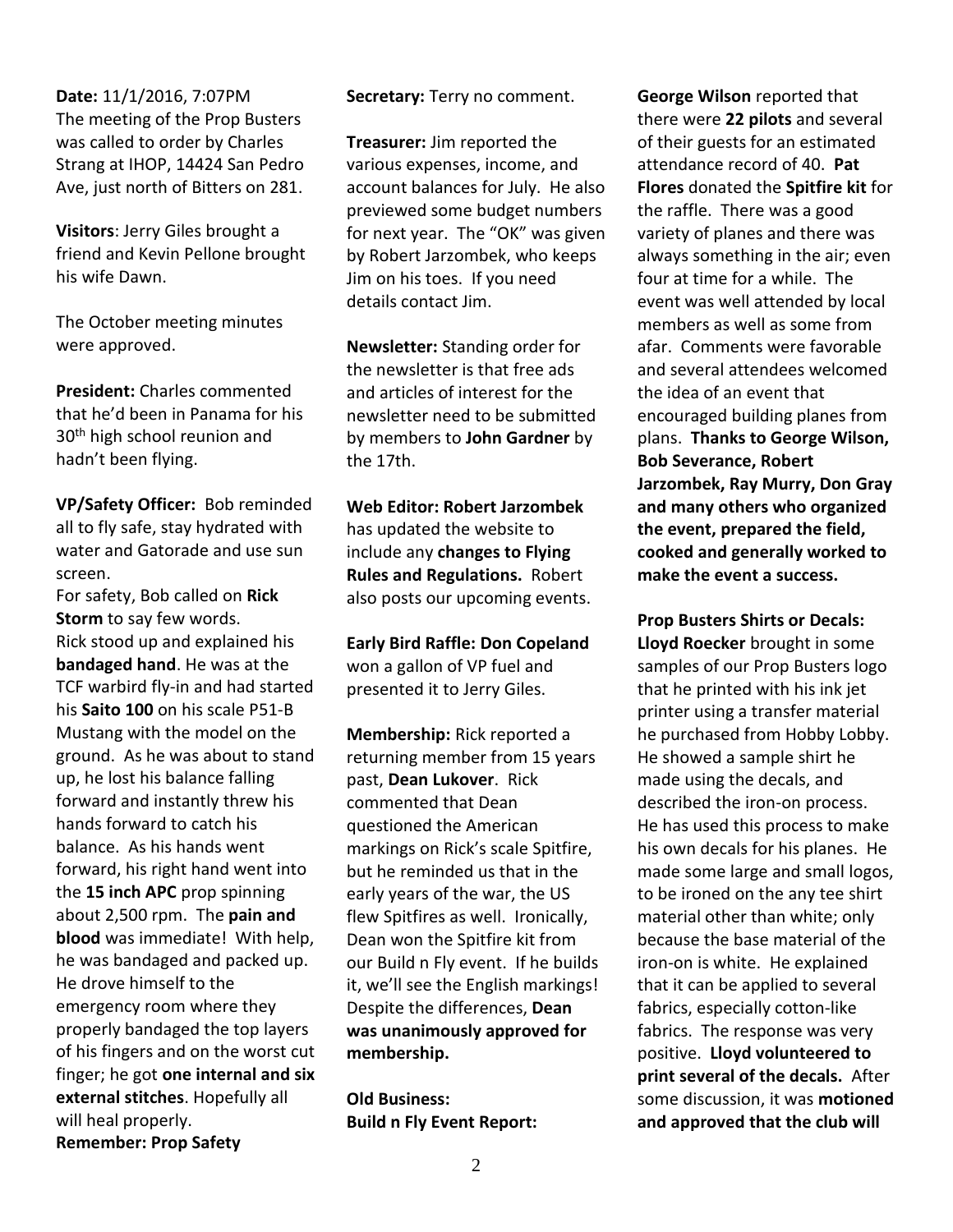**pay for the materials necessary to print several decals that will be sold to the members to cover production costs paid by the club. Charles** will look into buying the iron-on material in bulk along with the necessary ink.

#### **New Business:**

**Event for 2017:**

**Based on the discussion it was decide that this event should be repeated next year. After minimal discussion, it was decided that the next Build n Fly event will be held October 21, 2017.** An initial budget of \$300 was approved for the event.

#### **Nominations:**

### **Charles requested nominations, and also nominated all present office holders for next year. Nominations are OPEN.**

#### **Crash Dummy:**

We've all crashed a plane or two, three, …….,. Sometimes it's "dumb thumbs", sometime its equipment, sometimes our mind and fingers just don't get it right. **Whatever the reason we're not "Dummies".** We need to learn from our mistakes and those of others, so let's give it a new name and **reward those who share their "not so good experiences" with a raffle ticket** instead of a crash dummy (pretty much everyone has at least one already). **So we need a new name.** Suggestions have included **"Prop Buster Award", "Why I Crashed", "Crash Chronicles".** Make a suggestion at our next meeting or submit it to Charles via email.

#### **Battery Charge Station:**

For all those that use the Somerset battery charge station, thanks to **Don Gray** for servicing the storage batteries.

The **By-laws will be modified** so that when a current Prop Busters member returns from military deployment; that member will not have to pay an initiation fee to restore his membership. The proposed wording is given below:

The club is adding a line to the By-Laws. In section IV line M:

M. Military deployed Members will have prepaid initiation fee when they return.

#### **MODEL OF THE MONTH**:

**George Wilson** showed his Twister that he bought at the ARCS a swap meet for \$75. He added his .46 engine from a trainer and retained the flywheel on the Evolution engine. Using a 3 blade 10x4 prop, he gets unlimited climb! George placed painted his "crash dummy" in the pilot seat and gave it a red "crash on demand button" in the cock pit. He placed crash test calibration marks for accents of the theme.

**Dave Gell** showed his P-40 that he flew at the Build n Fly event. He described the construction of the kit plane from Flite Test and the use of the "power pack" that can be used with other Flight Test planes. The kit was assembled from laser cut parts from two

sheets of white foam board using hot glue. There is a build video for guidance. The plane flew well and resembles a Mustang. The thin wire landing gear broke on the first landing, so he hand launched it and simply skid landed it without any problems.

#### **"Show n Tell" combined with "Crash Chronicles"**

**Jack Witteman** showed his Styrofoam "Radian Glider". He moved the CG back to the maximum of 3 3/8, adjusted the elevator incidence. He put in the air without low rates to float around, but with high throttle he nosed it in hard enough to severely bend the nose back. The plane he was showing had no apparent glue marks from the repair. He looked on line for guidance and explained that he placed the nose of the fuselage in boiling water and the Styrofoam went back to its original shape, as if never bent back!

**Jim Branaum** told of **Hilmer Merz** flying touch and goes with his Hanger 9 P-51 and rat racing round when all the sudden the cockpit cover let go and got hung up on the rudder. Flying too close to the ground, the plane went in!

**Jerry Giles** told of this Snoopy piloting his 60 size Tiger II into the ground! It seems the pilot was flying a Cuban 8 during the Build n Fly when disorientation took hold and the plane turned to terra firma. He was able to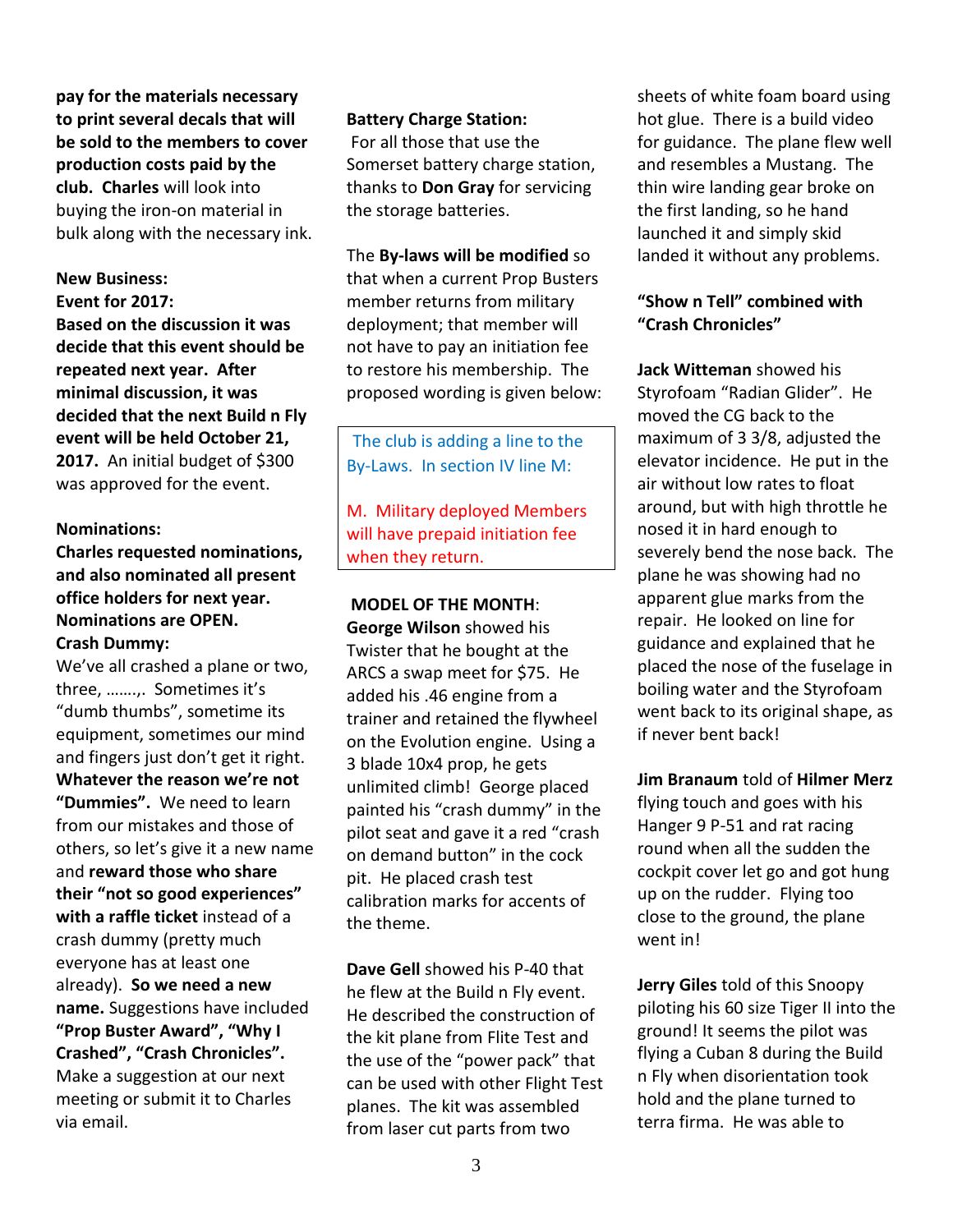salvage the firewall and landing gear.

**Kevin Pellone** gave an account of his take off of his 40 size trainer which veered hard to the right hitting the covered area roof. With the engine and firewall ripped off, he examined the alignment angles and found that the fire wall was offset by more than 6 degrees by the factory.

Someone told of **Greg Vincent** flying his green and white Pro Bro plane into the pond without pontoons. By the time he got to it, it had floated into the middle of the pond and he went wading into it to retrieve the plane.

**Bob Severance** went to the field ready to fly but his Rx in his plane wouldn't bind, so he had to pack it up. He stayed for the event though. It's still a mystery!

**Jack Witteman** took the honor of best **Show n Tell**! And everyone got a raffle ticket!

#### **The Raffle:**

**George Wilson**- 4S LiPo, CA **Dave Gell-** MonoKote **Jim Branaum**-wheels, P-51 plane in bones **Lloyd Roecker**-Fuel line **Charles Strang**-CA **Jerry Giles**-CA, dbl sd tape **Don Gray**- Resin glue, CA Kicker **Robert Jarzombek**-Hinge center tool **Rick Storm**-Nylon bolts **Bob Severance**-Foam

Adjourned 9:00 PM

Submitted by Secretary: Terry Ullman

#### Day of Birth Member Name

- 4 Anthony T. Galindo
- 9 Sidney E. Hipp
- 19 Steve A. Kossl
- 23 Kevin Pellone
- 29 Ronald M. Dietes

See you at the field!

**Call Us for All Your Copier, Printer & FAX Needs Prop Buster Members Receive a 5% Discount on All Supplies**

### **AMERICOPY, Inc.**

6075 De Zavala Rd #J San Antonio, TX 78724

**(210) 381-3568 Fax: (210) 829-5554** Digital Copier/Printers Print/FAX/Copy/Scan High Speed Laser Printers Laser Printer Toner Cartridges Fax Toner & Supplies Maintenance Contracts Nation Wide Delivery

> **Royal Copystar** Steve Curtis – Owner

**Radio Control Headquarters 14910 Nacogdoches #110 San Antonio, TX 78247 (210) 651-0435 Fax: (210) 650-3568 [info@rchqonline.com](mailto:info@rchqonline.com)**

#### **Membership Notes** By Richard Storm



(210) 680-5653 E-Mail: rstorm@satx.rr.com *Need a membership list?*

*e-mail me and I'll send you a fresh one.* NEED AN INSTRUCTOR?

Call Me,

No real news on the membership front this month.

It's been a quiet month since the last newsletter. The Build and fly event on October 22 was a great event and we are already planning for a repeat next year. I've been licking my wounds after running my hand through the propeller at the Kingsbury War-Bird event. It happened while simply getting up after starting the aircraft. My hand went forward for balance as I stood up resulting in 5 strikes one of which resulted in 7 stitches. Had I been kneeling 2" farther away I'd have never made contact. All it takes is a momentary lapse of attention to your environment for disaster to strike. It's still healing and I don't recommend anyone follow my example in this case.

The following members have birthdays in December. If you see them, congratulate them on being one year wiser. Don't we all wish the numbers went backwards!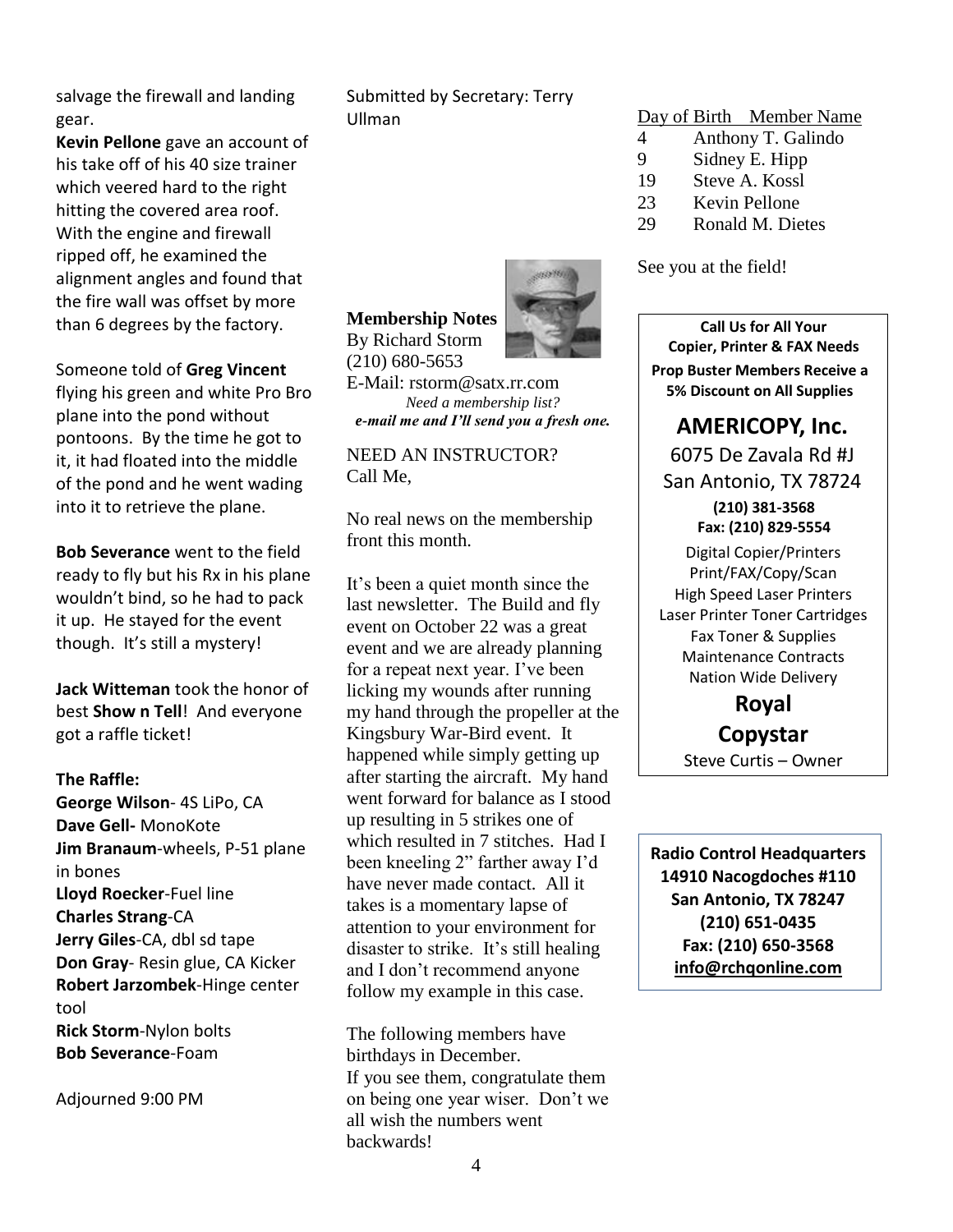

**Dave Gell with his P-40 from Flight Test George won Model of the Month**



**George with his "Crash Test" Twister**

#### **Special Thanks To HobbyTown USA For Supporting the Raffle**

**HobbyTown USA 2501 NW Loop 410 San Antonio, TX 78230 (210) 348-8697 Fax: (210) 829-8707 [www.hobbytownsatx.com](http://www.hobbytownsatx.com/) E-mail: [sanhobbie@aol.com](mailto:sanhobbie@aol.com)**

Sometimes it seems like modeling is passé. In these days of instant gratification, who has time to build? The San Antonio Propbusters (SAPB) felt there were still a good number of real modelers around. To put that to the test, SAPB organized an event for modeler built aircraft.

On October 22nd, twenty two registered pilots brought out about forty hand built airplanes to show, to discuss and to fly. What a huge variety, from modest to spectacular, everyone had something to be proud of. Different was the word of the day. The construction techniques varied from traditional balsa to hot glued foam board. There was even one small electric whose primary components came out of the builders 3D printer.

The day could not have been better. The lunch was excellent and rewards were well received. The consensus among the pilots was they want to do it again next year. The SAPB hosts already have it in the planning stages.

> **Al's Hobbies 7121 Highway 90 West Suite 150 San Antonio, TX 78227 Voice: (210) 645-1050 Fax: (210) 645-6450 alshobbies@usa.com**